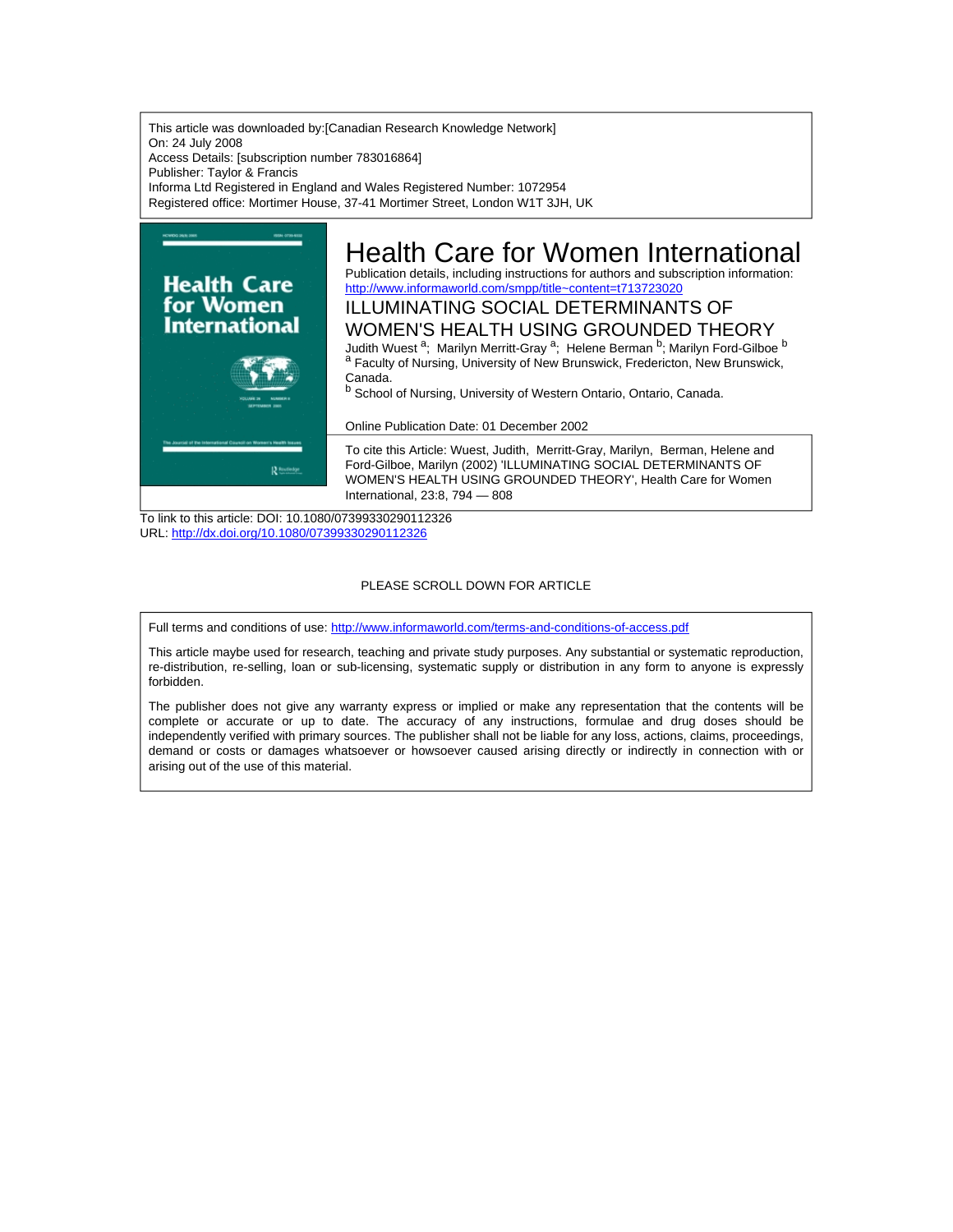# **ILLUMINATING SOCIAL DETERMINANTS OF WOMEN'S HEALTH USING GROUNDED THEORY**

**Judith Wuest, PhD, RN, and Marilyn Merritt-Gray, MN, RN**

Faculty of Nursing, University of New Brunswick, Fredericton, New Brunswick, Canada

**Helene Berman, PhD, RN, and Marilyn Ford-Gilboe, PhD, RN**

School of Nursing, University of Western Ontario, Ontario, Canada

Emphasis in health policy has shifted from curative intervention to prevention and health promotion through personal responsibility for lifestyle choices and, most re cently, to the social determination of health. These shifts draw attention to and le gitimize women's health research that moves beyond biomedical, epidemiological, and subjective knowledge to question previously unquestioned societal norms and structures that influence women's health. The challenge is to avoid relying solely on population-base d studies that support relationships between social determinants and indicators of women's health and to find ways to illuminate the processes by which social determinants interact with the health of specific groups of women. Without such research, our knowledge of how social factors that underpin women's health interact will be faceless and will not address the interplay of health and social policy within women's lives.

One research method that may be useful for exploring the interplay between such policies and women's health is grounded theory. Grounded theory is a widely used approach in women's health research. The goal of grounded theory is the discovery of dominant social and structural processes that account for most of the variation in behavior in a particular situation. Despite the usefulness of this method for capturing the interaction between social conditions and women's health experiences, many grounded theory researchers restrict themselves to women's subjective experiences

**Accepted 19 February 2002.**

**This paper was rst delivered as a keynote presentation by the rst author at the 12th Annual Health Care for Women International Conference in Wilmington, North Carolina, in June 2001.**

**The study of women's caring described in this presentation was funded by the Dorothy J. Kergin Research Grant in Primary Health Care, Canadian Nurses Foundation. The studies of the effects of abuse on family health promotion in single parent families who have left abusive partners and the effects of public policy on those processes are funded by the Research/Medical Research Council/Canadian Institutes of Health (CIHR) Grant Number 15156 and National Health Research and Development Program/CIHR Grant Number 44638.**

**Address correspondence to Judith Wuest, Faculty of Nursing, University of New Brunswick, P.O. Box 4400, Fredericton, New Brunswick, Canada, E3B 5A3. E-mail: wuest@unb.ca**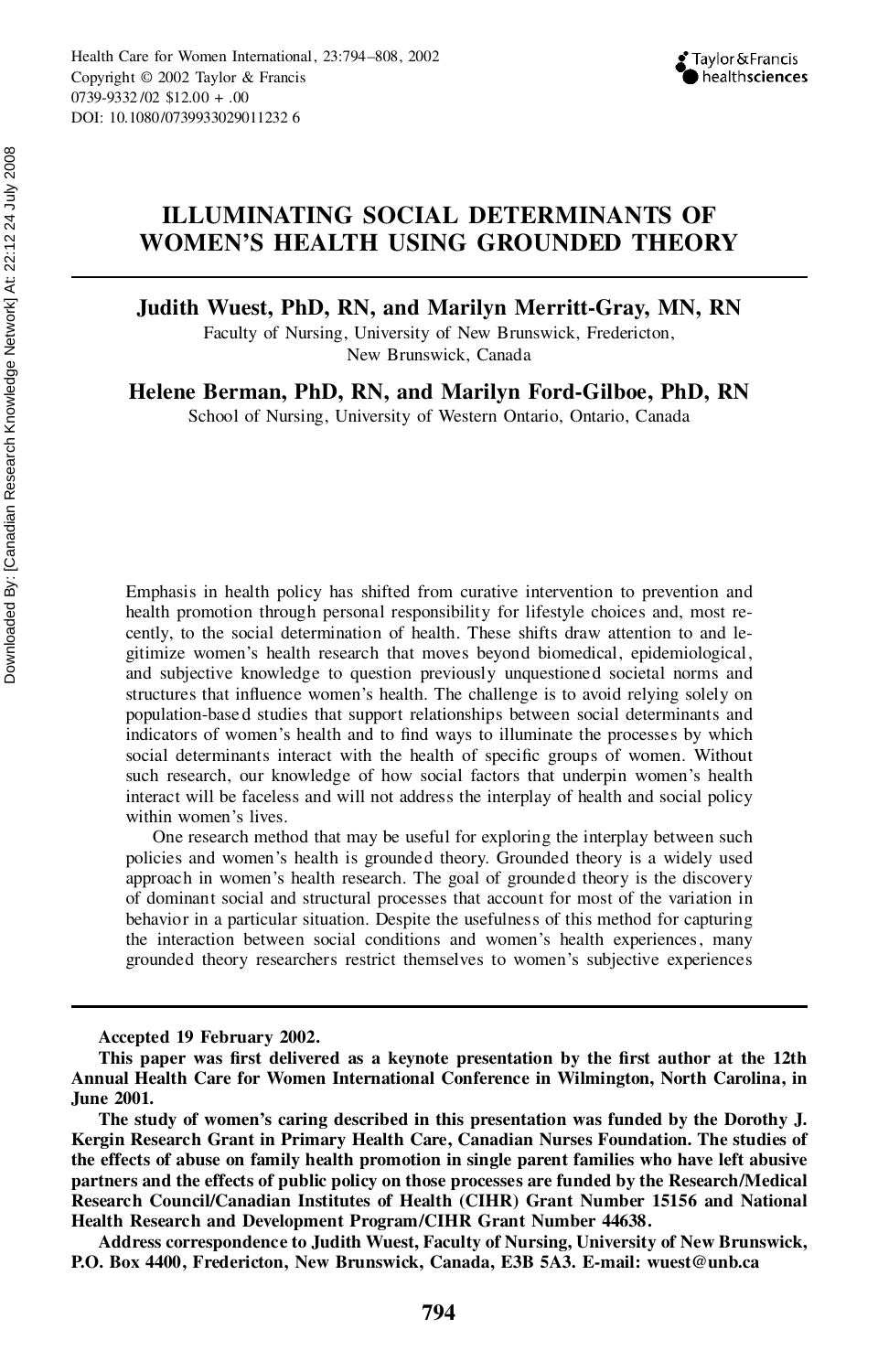as a source of data for theory development . Consequently, the resultant theory's capacity to illuminate the effects of the social determinants of health is limited. The purpose of this article is to discuss how the grounded theory method can be used in a participatory way to theoretically sample structural conditions at many levels. Using examples from completed and ongoing women's health research where data have and have not been collected primarily from women themselves, we outline the benefits and process for using grounded theory to influence health and public policy in women's health.

Researchers, practitioners, and policymakers in the field of women's health have a common goal of improving women's quality of life. Over the past three decades, the accepted understanding of women's health has expanded beyond singular, indi vidual, biomedical perspectives to include diverse, family, community, population, psychosocial, and cultural understandings. Emphasis in health policy has shifted from curative intervention to prevention and health promotion through personal respon sibility for lifestyle choices, and, most recently, to the ways that health is socially determined through dominant social structures in our society. Social determinants of health include such factors as education, income, employment, working conditions, environment, health services, and social support.

As women's health is defined as more than absence of disease, traditional science is insufficient to answer the many questions we have about women's health. Constructivist and critical research methods have been added to our repertoire, allowing us to better understand both subjective experiences and the social construction of women's health. Most recently the demand for greater accountability from research funding agencies has produced a more explicit requirement for deliverables in the form of best practices or policy directives. Indeed, as Sally Thorne (2001) recently pointed out in her keynote address at the Health Care in a Complex World confer ence in Toronto, what counts as knowledge is being defined in terms of capacity to in fluence policy. Much of the research that provides support for the effects of social determinants of health is from large population-based epidemiological research studies that show patterns of relationships among multiple factors.

This shift in emphasis toward social determination of health also draws attention to and legitimizes women's health research that moves beyond traditional science and epidemiology to questioning previously unquestioned societal norms and structures that influence women's health. The challenge is to avoid relying solely on populationbased studies that support relationships between social determinants and indicators of women's health and to find ways to illuminate the processes by which social determinants interact with the health of specific groups of women. Without such research, our knowledge of how social factors that underpin women's health interact will be faceless and will not address the interplay of health and social policy within women's lives.

One research method that may be useful for exploring the interplay between such policies and women's health is grounded theory. Grounded theory (Glaser, 1978; Glaser & Strauss, 1967) is a widely used approach in women's health research (Benoliel, 2001; Stern, 2001). Despite the usefulness of this method for capturing the interaction between social conditions and women's health experiences, many grounded theory researchers limit their investigations to women's subjective experi ences as a source of data for theory development. Consequently, the resultant theory's capacity to illuminate the effects of the social determinants of health as reflected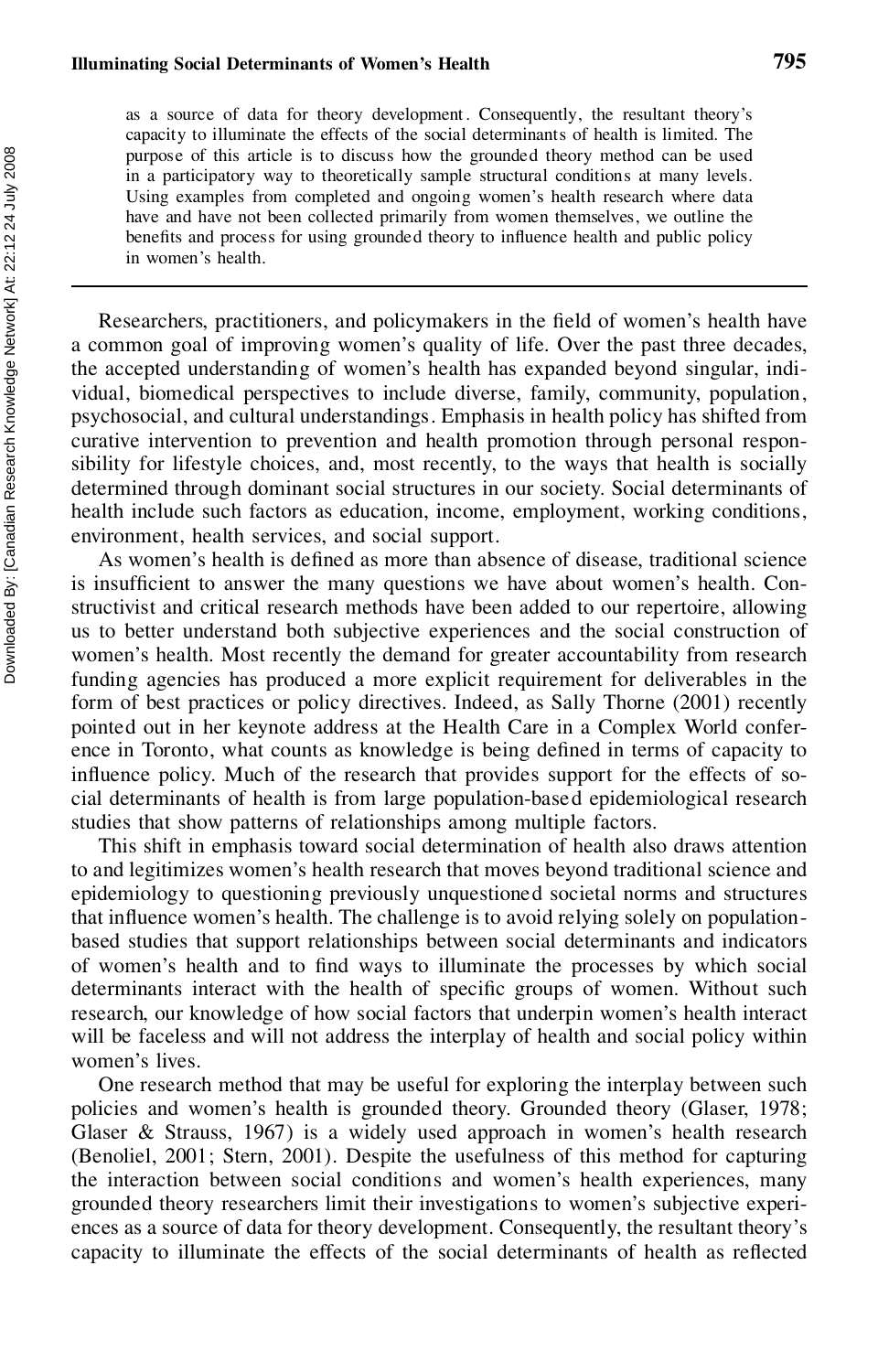through social structure is limited. In my own research, however,  $I<sup>1</sup>$  have found that the grounded theory method is an effective bridge between population research and studies that focus on individual experience. Through theoretical sampling of policy, services, and sociocultural conditions, grounded theory is an extremely useful method for exploring the explicit ways that social determinants influence the social processes of managing women's health issues.

In the following discussion, I will consider (a) the importance of addressing the social determinants of women's health, (b) grounded theory as a research method, (c) the process of using the grounded theory method in a participatory way to illuminate social determinants of health, (d) examples from completed and ongoing women's health research where data have and have not been collected primarily from women themselves, and (e) strengths of using grounded theory to illuminate determinants of health for influencing health policy.

### **SOCIAL DETERMINANTS OF WOMEN'S HEALTH**

Our comprehension of women's health has evolved over the past three decades away from a medical model in which health was conceptualized as absence of dis ease particularly as related to reproductive organs and processes. In Canada, the 1974 release of the Lalonde report, *A New Perspective on the Health of Canadians*, changed the focus from solely treatment of disease to prevention. Canadian health policy at that time reflected the assumption that people could control their health status through personal lifestyle choices. This shift in perspective increased aware ness of individual responsibility for health and marked the beginning of the health promotion movement. But there were consequences for women. Women, as princi ple family caregivers, were seen not only as responsible for their own health status but also for that of their children and partners (Armstrong, 1996). If women served the right meals, ensured that family members exercised, and surveyed their families for poor health habits, the nation would be healthy. The unfortunate consequence of such a philosophy is victim blaming, that is, blaming the person who becomes sick for her sickness. In the case of women, the responsibility for illness in family members may also be attributed to her "poor caregiving."

More recently, there has been a shift from the focus on health status as an outcome solely of lifestyle choices to a recognition that health behaviour is also influenced by social, political, economic, and political factors, that is, social determinants of health. The Canadian Federal, Provincial, and Territorial Advisory Committee on Population Health (1994) acknowledged the effects both of individual efforts and of public policy by identifying income and social status, education, social support networks, employment and working conditions, physical environment, biology and genetic endowment, personal health practices and coping skills, health services, and healthy child development as the critical determinants of health.

A population health perspective, then, acknowledges the influence of social, political, and economic factors on individual health behaviours. This perspective was well outlined in Health Canada's 1999 *Women's Health Strategy*. Throughout the world, women's health and their quality of life are determined by their social and economic status. Societies are healthier when women have better education and more

**<sup>1</sup>Within this paper, "I" refers to the rst author, Judith Wuest. "We" refers to Judith Wuest, Helene Berman, Marilyn Ford-Gilboe, and Marilyn Merritt-Gray.**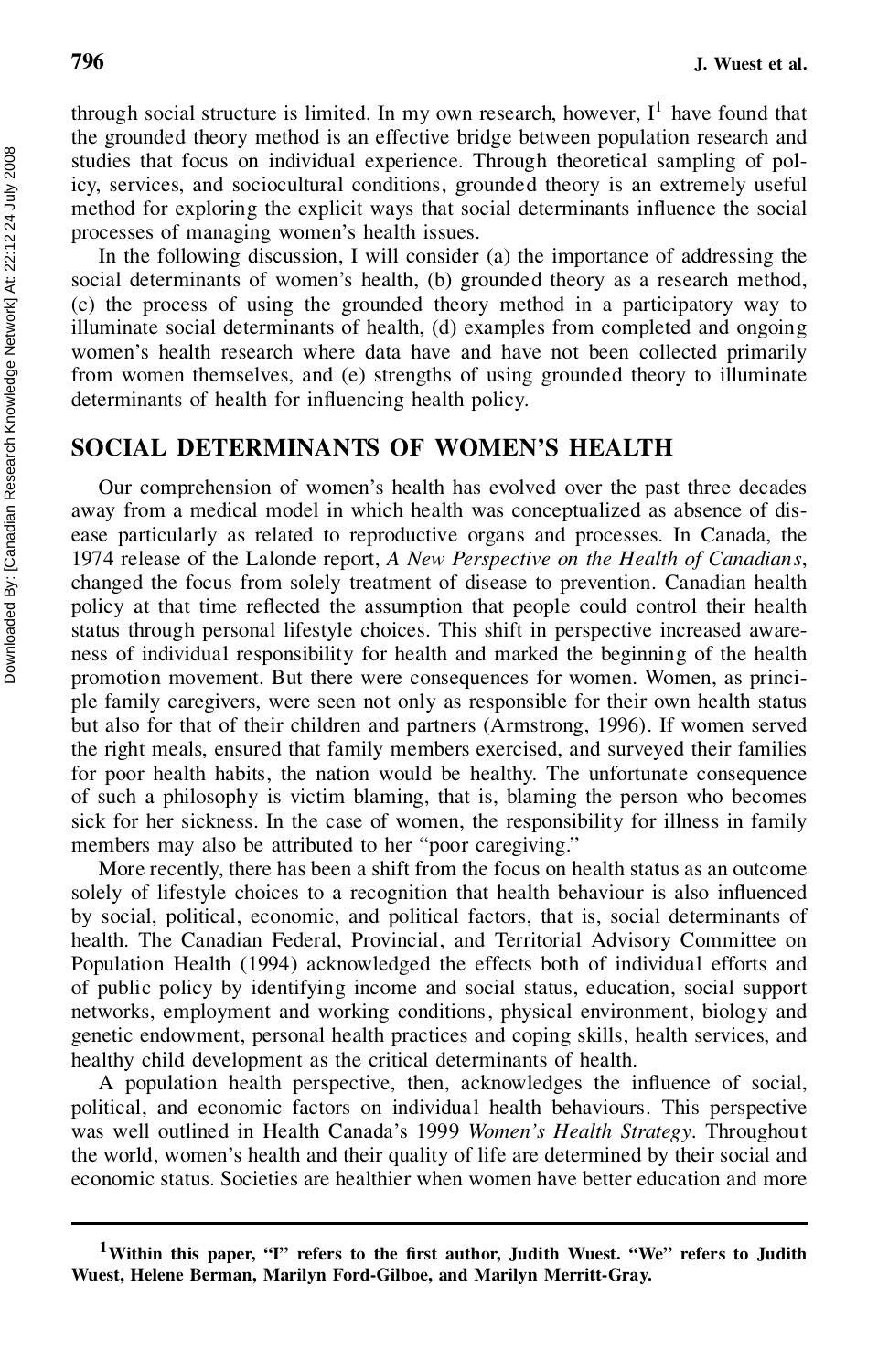### **Illuminating Social Determinants of Women's Health 797**

control over their lives. The traditional roles of women as family caregivers, child bearers, and subsistence providers have restricted their opportunities for education, meaningful work, and access to appropriate health care. We know now that the real determinants of gender, racial, and ethnic differences in health are social, not biological. Although problems vary between countries, issues of access to health care, meaningful work, and education; limited inclusion of women in health research; poor funding for prevention and treatment of diseases that primarily affect women; and lack of appropriate chronic disease care are all indicators that women are undervalued by the societies in which they live. This knowledge compels us to go beyond epidemiological data in considering the status of women's health.

In Canada, health status on many standards such as life expectancy and infant death rates is among the best in the world. However, health is not equally shared by all Canadians: age, gender, race, and socioeconomic status are all associated with poorer health (Health Canada, 1999). We see from simple mortality data that Canadian women live longer than Canadian men, but that does not mean they are healthier. Women also earn less than men, suffer more chronic and disabling illnesses, are more likely to head a single-parent family, and have lower self-esteem. Women who are also poor, aboriginal, and getting older are more likely to be at risk for poor health. We must consider all determinants of health and their interaction in order to understand the health of women.

For example, let us consider cardiovascular disease, the major cause of disability and death in women in Canada. From an individual perspective, the incidence of heart disease suggests the need for investment of health resources in treatment and rehabilitation programs for women with heart disease. A prevention strategy in contrast suggests the need for individual health education whereby women are taught to exercise, eat well, and reduce stress in order to prevent heart disease. But a population health perspective demands that we ask about the social determinants that have produced this change. It forces us to examine patterns of factors that may influence the development of heart disease. But epidemiological patterns are not sufficient. We need to delve more deeply into how such relationships came to be. Can women eat well when their income is used to pay for housing, when poor quality food is most readily available, when due to work and home responsibilities they have little time or energy to devote to cooking? Can women exercise when they have no time due to multiple roles, when the neighbourhoods where they live are not safe for walking, when there is little accessible, affordable recreation, when they have no child care? Can they effectively manage stress when they work in jobs that offer them little control, when they have little hope for change, when they have no personal time for adult relationships? Will women give up smoking, alcohol, or drugs when these seem to be the only sources of relief from stress? To find the answers to these questions, we must consider the social policies that have reduced women's income and made social benefits less available. To address the full range of issues that influence cardiovascular disease in women, our research approaches must go beyond biomedical and behavioural research to also address how the social determinants through social and health policy influence women's cardiovascular health. However, if such research is limited to large population-based correlational studies, we will only know that relationships exist between social determinants. For example, such research might reveal that low-income women are less "compliant" with drug therapy and more likely to be readmitted to hospital after discharge. A different approach is required to investigate why this is so. Failure to discover that due to the absence of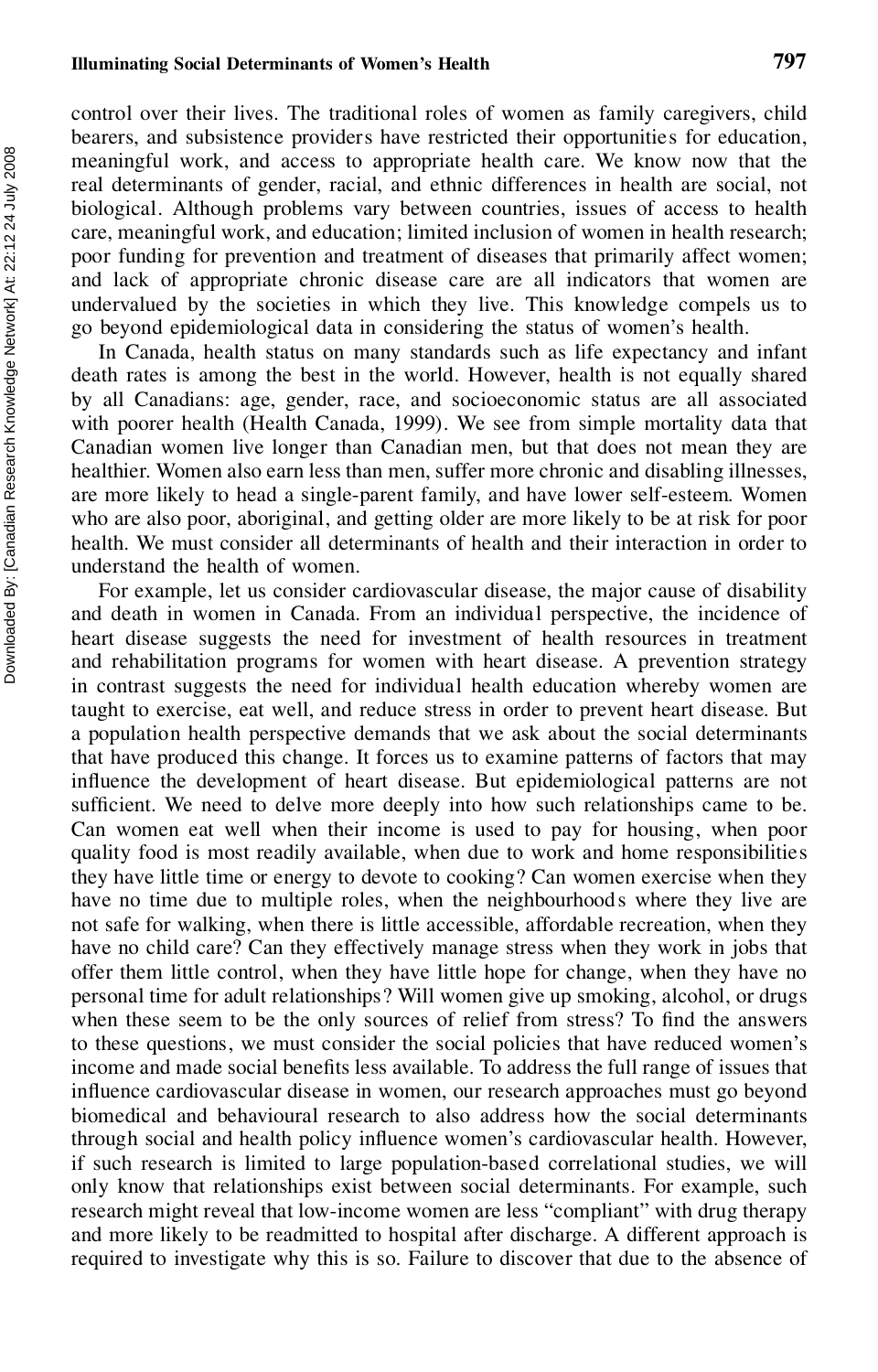affordable housing women have insufficient funds to pay for housing and medications leaves us with an incomplete understanding of the complex influences of the social determinants. Grounded theory is one approach that can be helpful in revealing such complex interactions.

### **GROUNDED THEORY**

Grounded theory is a research method initially described by Barney Glaser and Anselm Strauss in 1967 in their book *Discovery of Grounded Theory*, and further elaborated by Glaser in his 1978 book, *Theoretical Sensitivity*. Phyllis Noerager Stern made a significant contribution to helping nurses learn to use this research approach in her classic article "Grounded Theory Methodology: Its Uses and Processes" published in *Image: Journal of Nursing Scholarship* in 1980. I initially learned the method from Phyllis Noerager Stern, who was herself a student of Barney Glaser. Over time as I have used this approach for various research projects, my way of using grounded theory has evolved, first by using an explicit feminist perspective (Wuest, 1995), and then by using a participatory approach in theoretically sampling to illuminate social determinants of health. It is this latter approach that I will address.

### **THE METHOD**

But first I will provide some general background on grounded theory as a method that I have derived primarily from the various writings of Glaser, Strauss, and Stern. Grounded theory is a research method that is useful to discover dominant social and structural processes that explain behaviour in the situation under study. Grounded theory allows for exploration of the interaction between subjective experience and social structure. The design is emergent: The study begins with the broad purpose of determining what is going on in a particular area of interest. Data collection and analysis are concurrent, and the specific focus or research question emerges as the analysis proceeds. Data are collected through observation, formal or informal interviews, and written materials. Sources of data are chosen initially for what they can contribute regarding the scene under study. As initial data are analysed, decisions for future data collection are made based upon what particular sources can add to the emerging theory, a process called theoretical sampling.

The goal of data analysis is the discovery of dominant social processes, not a description of phenomena. The process of data analysis includes first coding substantively. Each field note, transcription, or document is read line by line with the questions, "What is this a conceptual indicator of?" "What is going on here?" Code names are assigned to each discrete data bit, which could be a sentence, a paragraph, or even a page. As codes recur, the indicators are compared for similarities and differences. Eventually, codes are grouped together into categories. For example, in a study of women's caring (Wuest, 2000b, 2001), several codes were identified. "Time for self" was the code for data such as "I steal an hour during the day. Yes I do. Sometimes I am just too tired to do anything. I sit down and put my feet up." "Social interaction" was the code for such data as, "I work not only for the money but to get out ... for the social contacts." "Cultivating the marital relationship" was the code for, "So after I get the kids to bed, I usually go downstairs and sit with him (partner) for an hour. Which usually means I get to bed late, but I think it is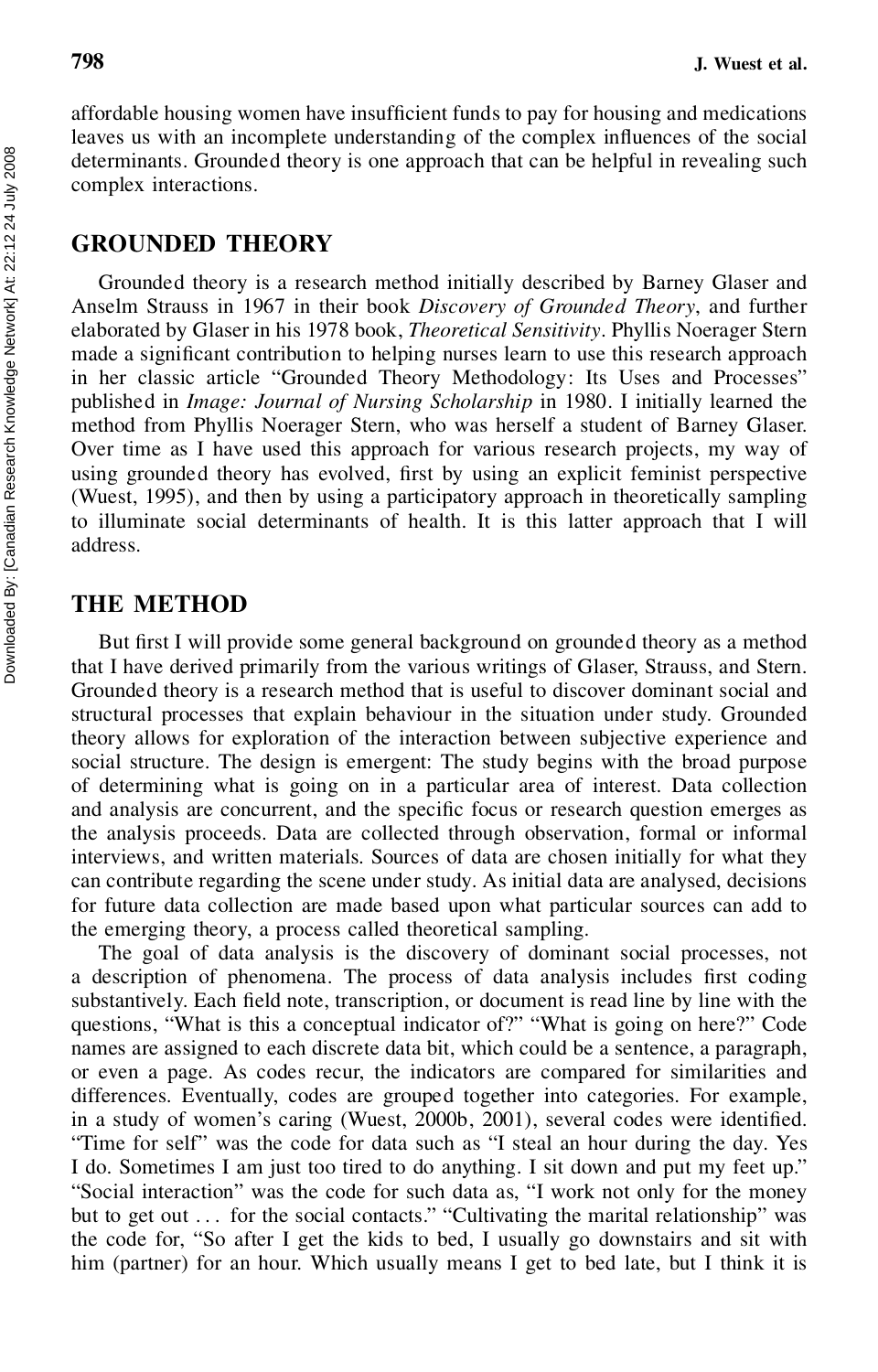important for me." Through the process of constant comparison, it became clear that each of these codes had the ultimate consequence of sustaining or giving something to women to keep them going. Each was a conceptual indicator of a category that I named "replenishing."

The constant comparison of categories results in the formation of hypotheses about the relationships among categories. The grounded theory process requires continual hypothesizing of relationships from the collected data and ongoing checking out of hypothesized relationships through comparison within data already collected or in new data. This fine tuning through constant comparison results in the emergence of a core problem, a core variable or process that deals with the problem, clarification of properties of categories, and illumination of relationships between categories. This ongoing process of confirming and modification is essential to ensure that the emerging framework is grounded in the data. The core category is the one that accounts for most of the variation in behaviour patterns (Glaser, 1978). In the caring study, once the basic social process was identified as *precarious ordering*, it served to focus subsequent data analysis. Data collection and analysis proceeds until no new variation emerges from the data, and the categories are saturated.

A key issue for grounded theorists is raising the level of analysis from the descriptive to the theoretical level by theoretical coding. Theoretical coding is a process of examining the data in theoretical rather than descriptive terms in order to raise the level of abstraction in the emerging middle range theory. I think this process is the most difficult for those learning the process of grounded theory. Glaser (1978) described 18 coding families that may be helpful to clarify relationships between emerging concepts, explicate conceptual properties, and facilitate writing about the data at a conceptual level. Theoretical coding "gets the analyst off the empirical level by fracturing the data, then conceptually grouping the data into codes that then become the theory which explains what is happening in the data" (Glaser, p. 55). One of the most commonly used coding families is known as the 6 C's, which refers to causes, consequences, context, conditions, covariants, and contingencies. In the caring study (Wuest, 2000a), the subprocess of *negotiating* was developed through theoretical coding to explicate relationships between categories. *Adversity with the system* and its consequent disillusionment was a cause of women *reframing responsibility*. A consequence of *reframing responsibility* was *becoming an expert* using strategies such as *networking* and *learning the rules*. As theoretical coding proceeds, data are theoretically sampled to confirm and modify the theoretical relationships among concepts. Moreover, literature is theoretically sampled to reveal linkages with the generated grounded theory and to increase theoretical sensitivity in the continuing analysis (Glaser, 1992). The outcome is identification of a core variable or central process that explains what is problematic in the scene under study. Variation in the process is accounted for by salient conditions that emerge from the data. Often salient conditions in a particular theory are factors that may be also social determinants of health.

### **FEMINIST GROUNDED THEORY AND WOMEN'S CARING**

In 1995, I conducted a feminist grounded theory (Wuest, 1995; Wuest & Merritt- Gray, 2001) study of women's caring (Wuest, 1997a, 1997b, 1998, 2000a, 2000b, 2001) because I believed that a more contextual appreciation of women's caring was necessary given the current societal and political trends toward turning caregiving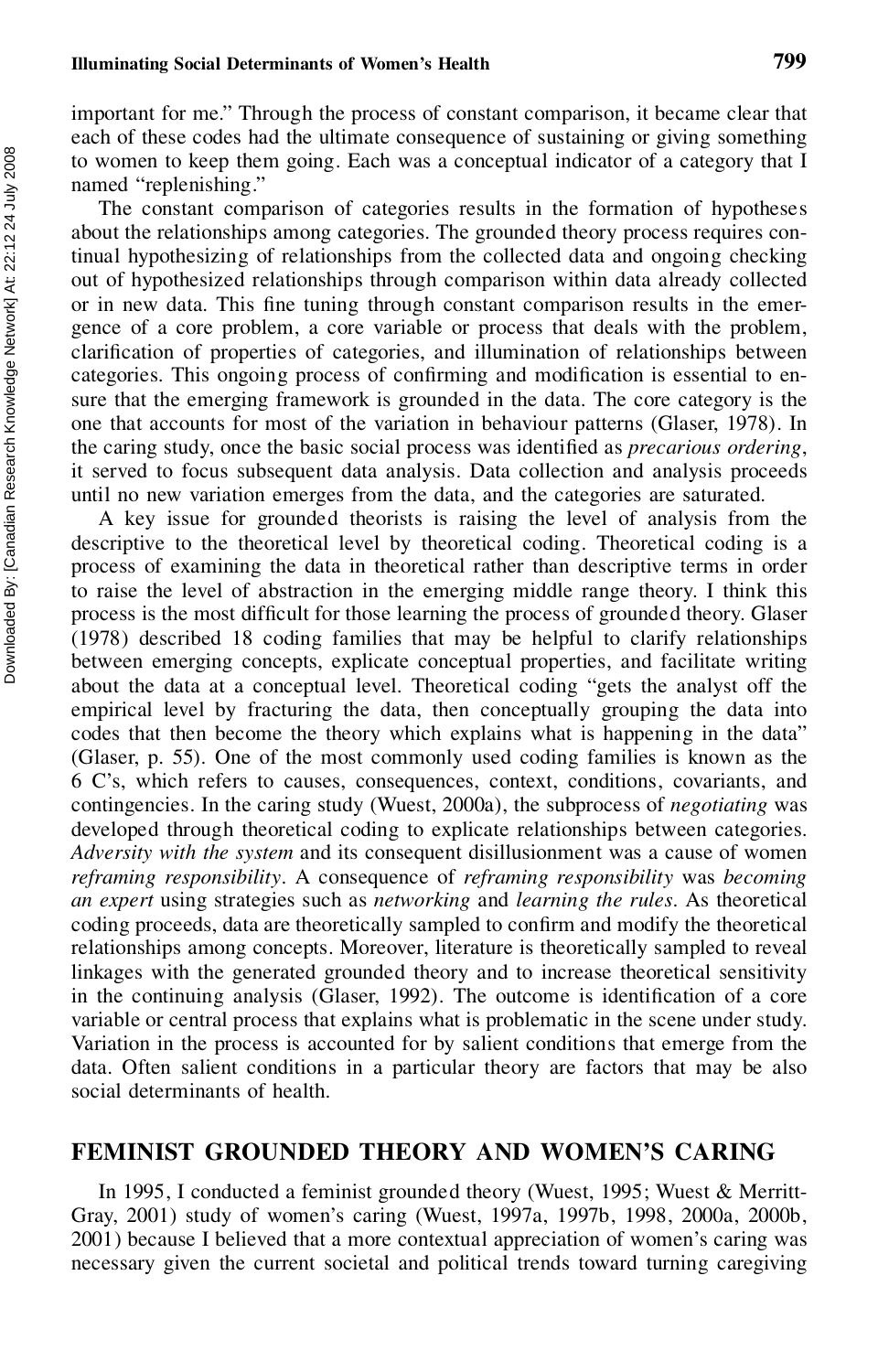back to women (Baines, Evans, & Neysmith, 1998), and the invisibilty of the consequences of caring for women's health. I believed that such a theory might reveal the effects of social determinants on women's health and caregiving and that this knowledge would be useful for influencing health and public policy. I chose an explicitly feminist approach because of the centrality of caring in women's lives and the belief that the research approach should not be oppressive, the knowledge obtained from the research should be useful for women, and that the research process should be reflexive (Acker, Barry, & Essevald, 1991).

In this study (Wuest, 2001), *competing and changing demands* for caring from partners, children, extended family, and self were the basic social problem for women. *Precarious ordering* emerged as the dynamic, recursive two-stage process by which this problem was managed by women. In the first stage of *fraying connections* (Wuest, 1997b), women become frayed by *daily struggles* with caring work, relationships, and adversity with helping systems; *altered prospects* for employment, parenting, and relationships; and *ambivalent feelings* engendered in responding to caring demands. In the second stage of precarious ordering, women become proactive using the intuitively and consciously acquired strategies of *setting boundaries*, *negotiating*, and *repatterning care*. *Setting boundaries* (Wuest, 1998) is the process of putting limits on caring demands and is achieved by *determining legitimacy* of the nature and scope of caring demands and by *attending to one's own voice*. *Negotiating* (Wuest, 2000a) is the process of purposeful interaction and restructuring relationships with lay and professional helpers to limit fraying connections through *reframing responsibility*, *becoming an expert*, *harnessing the system*, and *taking on more. Repatterning care* (Wuest, 2000b) is the process of reconfiguring ways of caring to limit caring demands and reduce fraying connections by *anticipating*, *making ground rules*, *juggling time* and *relinquishing and replenishing*. The conditions that influence variation in the process of precarious ordering are *caring ideals*, *caring proximity*, *caring options*, and *caring rewards* (Wuest, 1997a). *Caring ideals* are the constructions of caring that are held by women, their family members, the commu nity, and the system. *Caring proximity* is the geographical, relational and cultural closeness or distance between women and those for whom they care or those from whom they seek help. *Caring options* are the availability and suitability of caring resources such as money, emotional support, and material aid. *Caring rewards* refers to the personal satisfactions gained from caring.

## **LIMITATIONS TO EXPLAINING THE INTERPLAY OF STRUCTURAL CONDITIONS AND CARING**

Within these conditions social structures or social determinants become most visible. For example, in the caring study, *suitability and availability of resources* were identified as structural conditions that influenced variations in *reframing responsibility* and subsequent actions. Depending on the suitability and availability of various resources, women in the study found it more or less necessary to reframe responsi bility for caring and were satisfied consumers, comparison shoppers, or risk takers (Wuest, 2000a). This resource typology was extremely helpful for explaining variation in both the subprocesses of *negotiating* and of *repatterning care*. But because the data had only been collected from the women, and not from service providers, program planners, or policymakers, the process of *precarious ordering* is limited to explaining only the interplay of structural conditions and caring from women's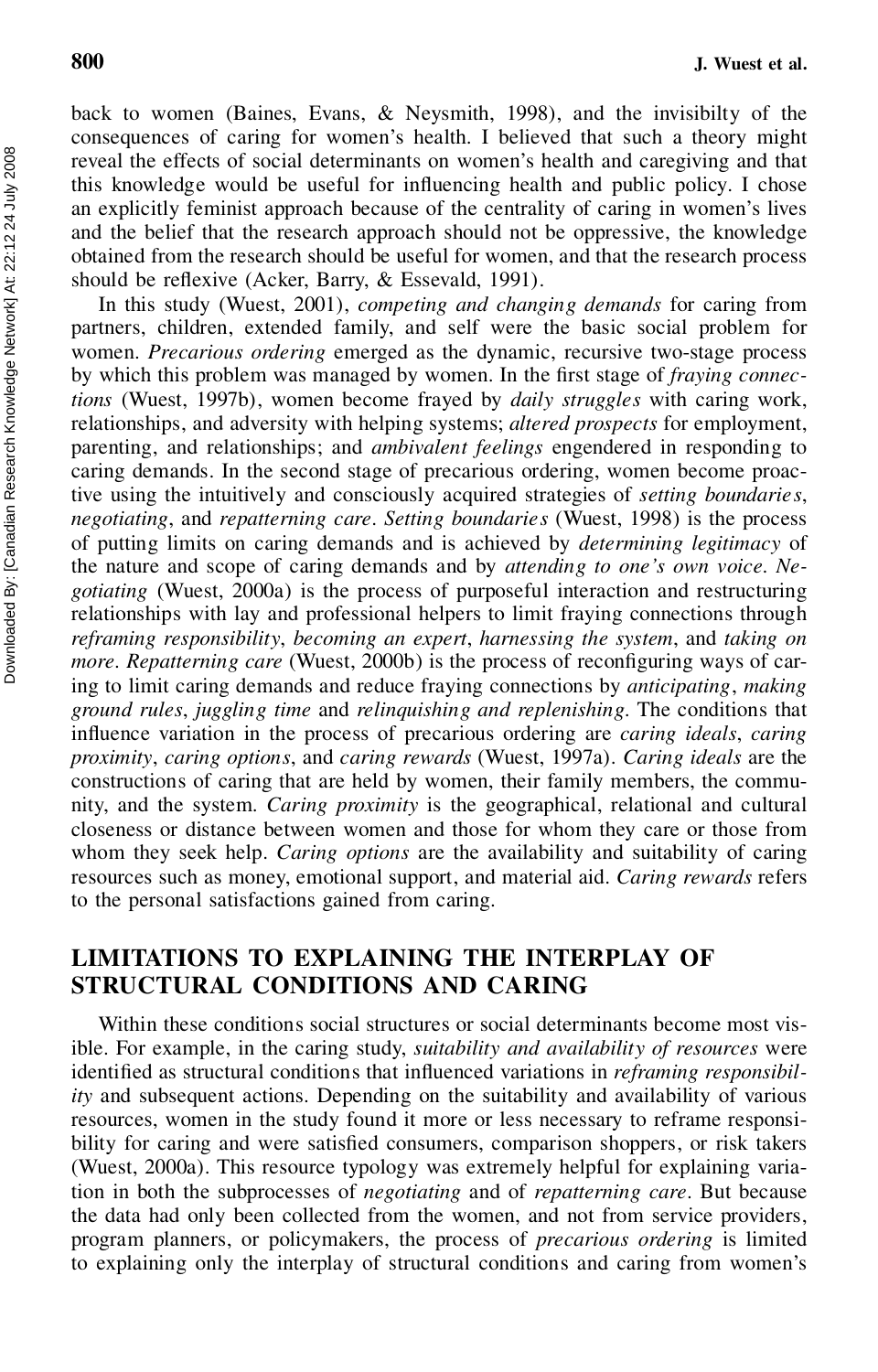### **Illuminating Social Determinants of Women's Health 801**

viewpoint. This seemed a basic flaw in my work. Within this study there were data that indicated that social determinants had a great influence on the consequences of caring demands. For example, when the *caring ideal* of a community was that women bottle feed, and a woman's ideal was that she breastfeed, following her personal ideal left her isolated, frustrated, and without social support. Without ex ploring the policies and programs that contributed to this situation, I had developed a theory that was useful to women for understanding their experience, and helpful to providers by indicating points of intervention, but that lacked the detail needed to really be useful for influencing health and social policy.

## **RECONSIDERING WHAT THE EXPERTS SAY ABOUT STRUCTURAL CONDITIONS**

These reflections sent me back to reexamine the grounded theory method. In early writings by Glaser and Strauss (1967) and Glaser (1978), structure was deciphered in terms of conditions, contexts, and social structural processes. Strauss's later work focussed more explicitly on structural influences offering the "conditional matrix" as a means of guiding the researcher to trace a path from the actions and interactions of the participants through the various conditions in order to determine how they relate (Strauss & Corbin, 1994). The conditional matrix suggests that structural conditions that influence social psychological processes or core variables can be explicitly tracked through various structural levels such as interactions with others, family or group cultures, organizational practices, community cultures, and government regulations so that the final theory can systematically relate the structural conditions to the actions and interactions identified in the study. Strauss and Corbin (1994) noted that without such tracing one can only say that conditions influence, but not how, when, where or with what consequences.

I began to consider how this explicit effort to track structural influences might illuminate social determinants more effectively. A major difference between Glaser's work (1978) and Strauss and Corbin's writings is that Strauss and Corbin tend to use a template approach to grounded theory analysis through the use of such tools as the conditional matrix, whereas Glaser (1992) indicated that such an approach forces the data. Rather, Glaser urged us to be theoretically sensitive to what is emerging in the data and follow what is salient. Given my previous grounded theory experiences, I was confident that salient structural conditions would become readily apparent in data from any grounded theory study and that these salient structural conditions would be most useful in illuminating public policy. Hutchinson (1986) suggested that grounded theory was useful for evaluation research because investigators are not constrained by preconceptions about what programs or policies should be doing but rather are open to what is actually happening to people. Others have recommended grounded theory for policy research because it allows the investigator to see all aspects of the social problem under study (Majchrzak, 1984).

## **USING GROUNDED THEORY IN A PARTICIPATORY WAY FOR POLICY RESEARCH**

As my thinking proceeded, I was beginning to work with colleagues developing a program of research and searching for national funding from agencies that were more likely to fund research considered relevant to policymakers. The outcome was developing a program of grounded theory research with three colleagues: Marilyn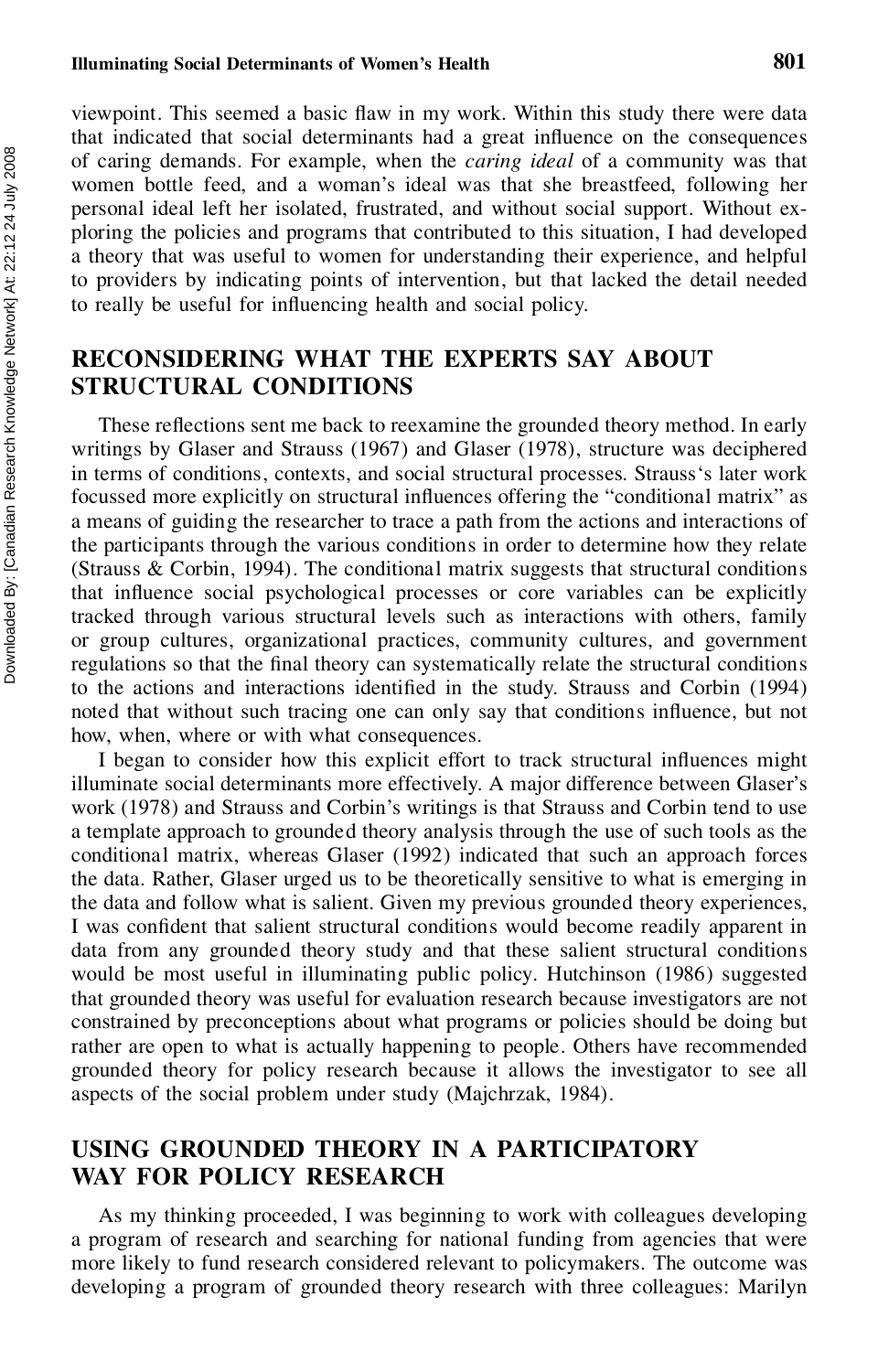Merritt-Gray from the University of New Brunswick and Helene Berman and Marilyn Ford-Gilboe from the University of Western Ontario. The explicit aim of the program was to demonstrate how public policy influences health promotion processes among single mothers and their children who have left abusive partners.

### **EXPLICITLY ILLUMINATING SOCIAL STRUCTURES**

In developing the research process for engaging in this work, we were influenced not only by Glaser and Strauss, but also by participatory action research perspectives (Wuest & Merritt-Gray, 1997) and by feminist and critical perspectives (Campbell & Bunting, 1991; Ford-Gilboe, Campbell, & Berman, 1995; Wuest, 1995, 2000c). Depending upon who is writing about the method, grounded theory has been la belled as belonging both in postpositivist and constructivist paradigms. Because the outcome of grounded theory research is the development of a framework that may be helpful to predict and control events, it is sometimes labelled postpostivist (Guba & Lincoln, 1994). Others argue that grounded theory is interpretive research because the resultant theory explains how social experience is constructed and takes into account diverse experiences or multiple realities within the social structure (Wuest, 1995).

The explicit goal of research within the critical paradigm is critique and transfor mation of dominant social structures. Although grounded theory is a starting point for change (Glaser, 1978), change is not normally an explicit goal of the research process. Moreover, some may argue that by producing a theory, a universal narrative that diminishes individual perspectives and contexts is being generated and such theory does not contribute to change. A counterargument to this position is that detailing issues of difference sets individuals apart and may contribute to stereotyping, marginalizing, and victim blaming (Wuest, 1997b). Grounded theory, especially when conducted from a feminist perspective, allows for the inclusion of difference in the development of explanatory frameworks (Keddy, Sims, & Stern, 1996; Stern & Pyles, 1986; Wuest, 1995; Wuest & Merritt-Gray, 2001). Moreover, critical re search encompasses a range of participatory, action-oriented research approaches (Fals-Borda, 1996; Small, 1995), all geared toward both dealing with social problems and generating knowledge as part of the research process and as an outcome of the findings (Wuest & Merritt-Gray, 1997b). Although grounded theory has not been documented as being used in a participatory way, I fail to see why it could not be. It seems to me that by engaging relevant stakeholders such as service providers and policymakers in discussion about what we are learning from single-parent families about the conditions that influence health promotion processes, policy could be in fluenced by the research process, not just by the resultant findings. Moreover, the theory would have greater explanatory power because it would include the provider and policymaker perspective. From a critical participatory stance, the test of the emerging theory is not just in how it explains what is happening but also in how it opens up alternatives for thought and action about how things could be (Kvale, 1995).

## **OUR PROGRAM OF RESEARCH**

The research program that we proposed, had funded, and are currently conducting consists of two studies. The first is a feminist grounded theory study of family health promotion processes among single mothers who with their children left abusive male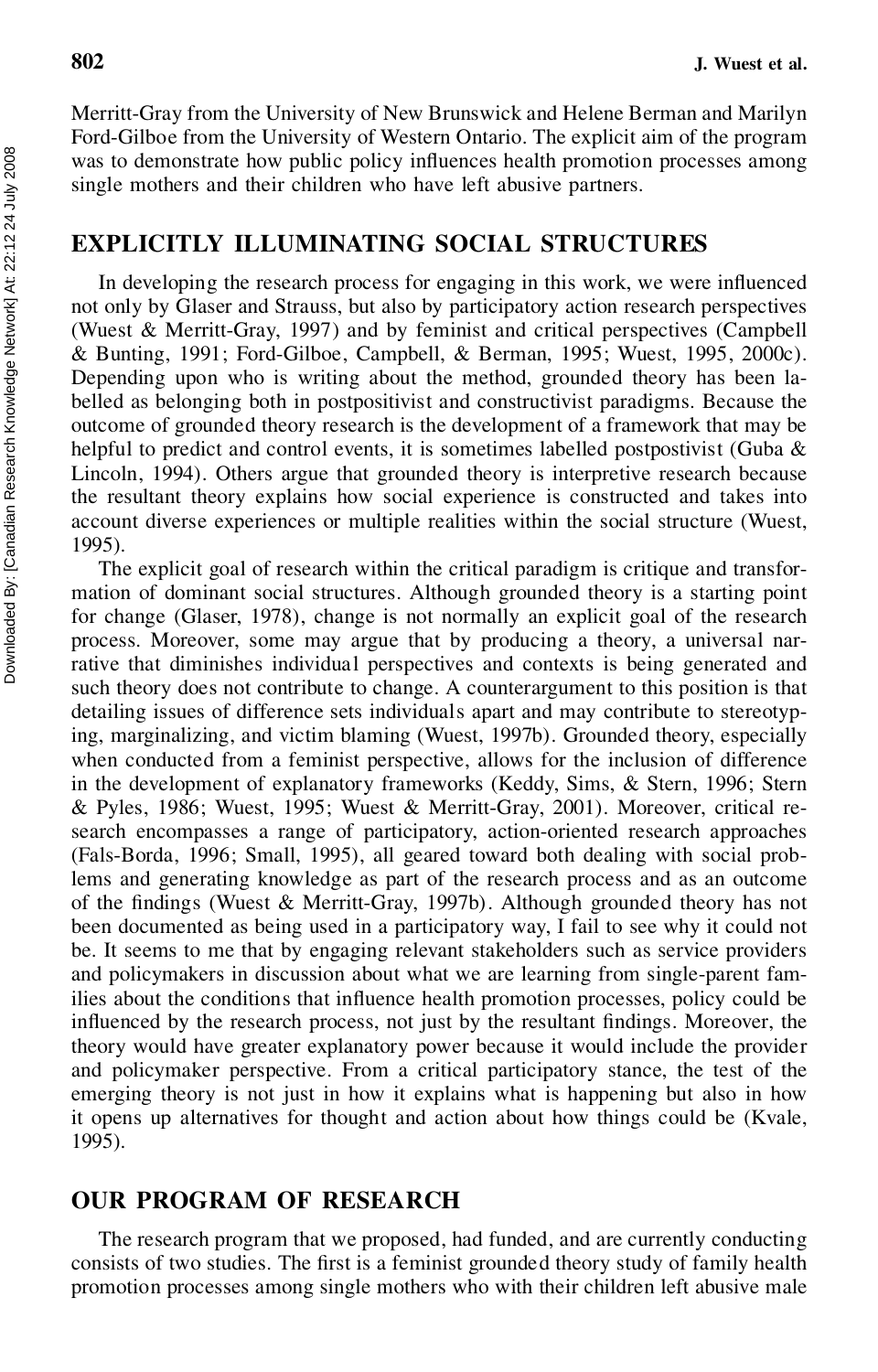partners. The emerging grounded theory explaining health promotion processes of single-parent families generated in the first study is being extended by theoretical integration of new data relevant to salient contexts and conditions gathered from service providers, policymakers, and other relevant sources. The starting point for the second study was what was learned from single mothers and their children about the ways in which social conditions influenced their capacity to promote their own health. By using a participatory research approach, stakeholders (single-parent families, policymakers, civil servants, and service providers) are being actively engaged in creating new understandings about the ways that public policy strengthens, supports, and diminishes health promotion processes.

### **The Initial Grounded Theory Study**

In the initial grounded theory study, single mothers who had left abusive partners were interviewed about family health promotion. The basic social problem identified was intrusion (Wuest, Ford-Gilboe, Merritt-Gray, & Berman, in press). *Intrusion* is defined as interference or external control stemming from (a) continuing harassment and abuse from the former partner, often related to custody and access; (b) health consequences of past and ongoing abuse; (c) costs of seeking help; and (d) unde sirable changes to patterns of living consequent to leaving the abusive partner. Our analysis of the basic process of health promotion is preliminary and evolving and has to do with developing ways to limit intrusion and move on with the women's lives. The dimensions of this health promotion process include the following:

- 1. acquiring resources and skills needed to sustain the family economically,
- 2. restructuring the changed family unit as a viable team that functions differently and has different relationships,
- 3. assessing and dealing with the effects of past abuse on individual family members, and
- 4. promoting safety and a sense of belonging.

While, to some extent, these processes may occur in any single-parent family, what makes the process different for these families is the complex, many-layered nature of the intrusion that persistently influences how families are able to promote their own health (Wuest et al., in press). Intrusion did not ever completely dissipate for these families, some of whom had lived separately from their former partners for more than 16 years.

From the interviews with families, we identified structural domains that were salient to how families experienced intrusion such as housing, child support, custody and access, counselling for children, workforce reentry, and income support. For example, in the domain of child custody, the extent to which the system can assist families to settle issues of child custody and visitation has a direct influence on the degree, nature, and timing of continuing harassment and threats from the former partner. Such intrusion is destructive to recreating a new family unit, to the mother's attempts to include the father in a nurturing way in the child's life, and, most seriously, to the safety of all family members. The domain of housing influences how families acquire things essential for survival and promote safety and belonging. Families struggle to find affordable shelter that provides a physical environment that is safe and offers some protection from ongoing harassment. Moreover, in order to build capacity to provide for themselves into the future by going back to school or entering the workforce, stability in safe housing is essential.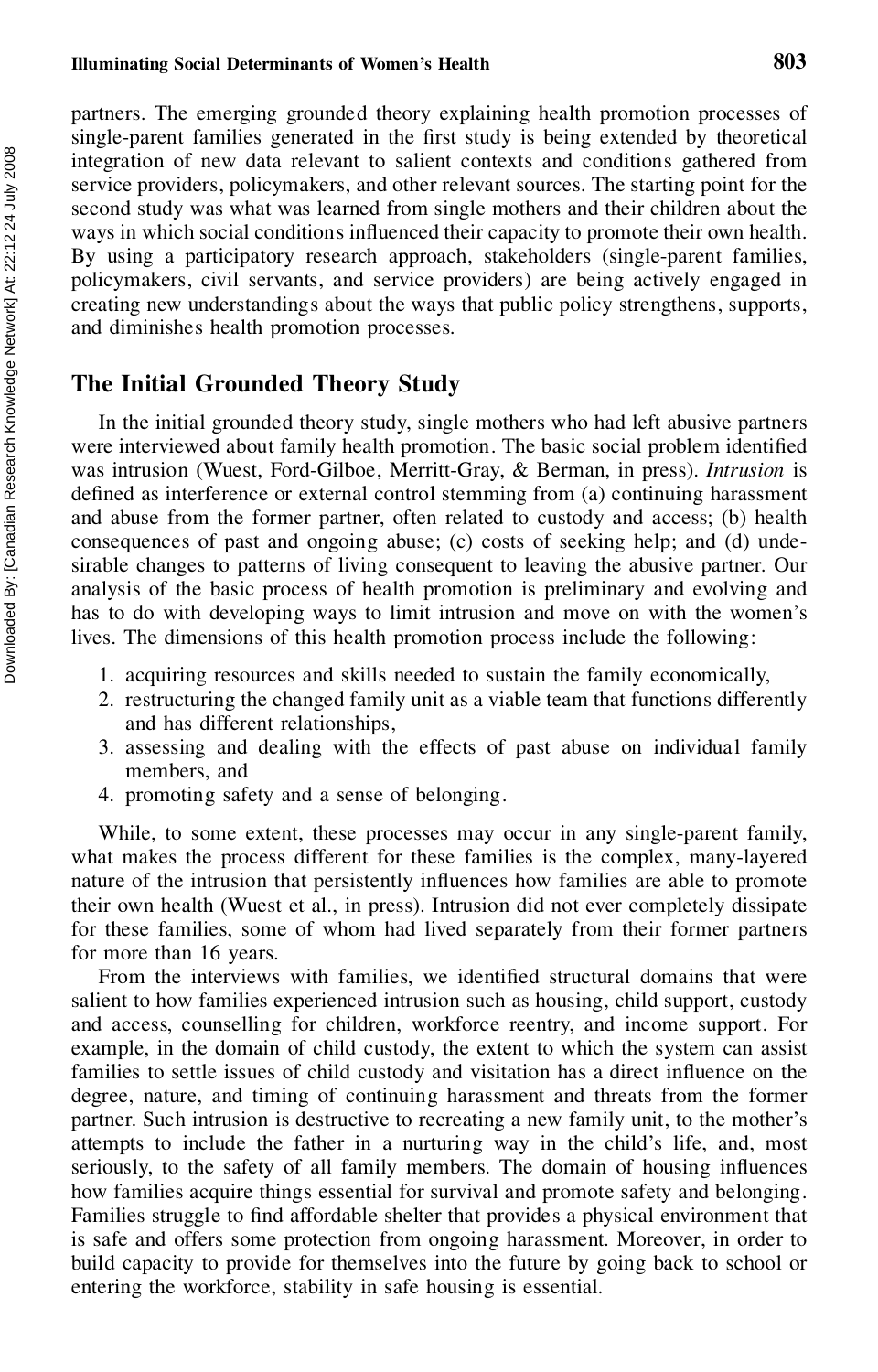## **The Research Process for the Participatory Grounded Theory Study**

The second study was designed to explore these system domains using grounded theory in a participatory fashion. At the proposal stage, we obtained support for the proposal from key ministers, municipal leaders, and advocates. Most important were letters from ministers who named a liaison person and indicated that they would support us in gathering data related to salient domains from their policymakers and service providers. Our process for dealing with each domain developed as we began data collection in the domains of housing, custody, and child support. Data related to each domain were reexamined first to ensure that we fully understood how the domain influenced the emerging health promotion process. Next, we reviewed public information such as websites, official documents, pamphlets, and legislation available on policy and services relevant to the domain. This was particularly important in fields such as custody and access, where we, as investigators, had little familiarity with the terminology, language, or processes. Based on this general knowledge, and the data from the mothers, we then composed an initial list of questions for service providers to augment the more general list that we had developed in the proposal stage.

The next step involved contacting the designated liaison person to further explain the study and develop a data collection plan. Within government departments, support from the minister engendered cooperation with the research process. We found that when the liaison person made the initial contacts with the related government service agency or policy department, our entry was facilitated and the research process was legitimized. Moreover, liaison people often were able to identify initial key informants at service delivery and policy-making levels. Finally, we discovered that the liaison person was often the best source of relevant documents. Service providers and policymakers who consented to talk to us were sometimes reluctant to provide anything in writing.

Decisions about where and how to collect data were based on salient issues of the single mothers and their children, advice of the liaison person, and theoretical sampling as data were collected. The liaison person helped us to determine what was feasible in the work environment, approaches to recruitment, space for interviews, and ways to review documents. Although the liaison person facilitated our entry, we only interviewed those who gave voluntary consent. This required developing mechanisms, such as a group meeting or individual letters, in each data collection site for explaining the study and the emerging findings such that consent to participate was informed. Sampling was theoretical in that we collected data at the service provider/policymaker level specifically related to salient issues and sources of variation that emerged from data collected from the families, for example, access issues related to rural/urban mix, special populations such as aboriginal groups, or those on income assistance. As well, each interview raised new questions and hypotheses that needed to be followed with data collection from different sources. For example, data collection in the family court system illuminated links between criminal and civil justice systems that required follow-up by interviewing sheriffs and police officers.

We were careful to collect data at the service provider level first. The temptation was to collect data at the policy level first because initial contacts were at that level. However, the participatory process supported a commitment to data collection from the ground up: We shared the broad perspectives of families with service providers and then shared both perspectives with policymakers. This process allowed for a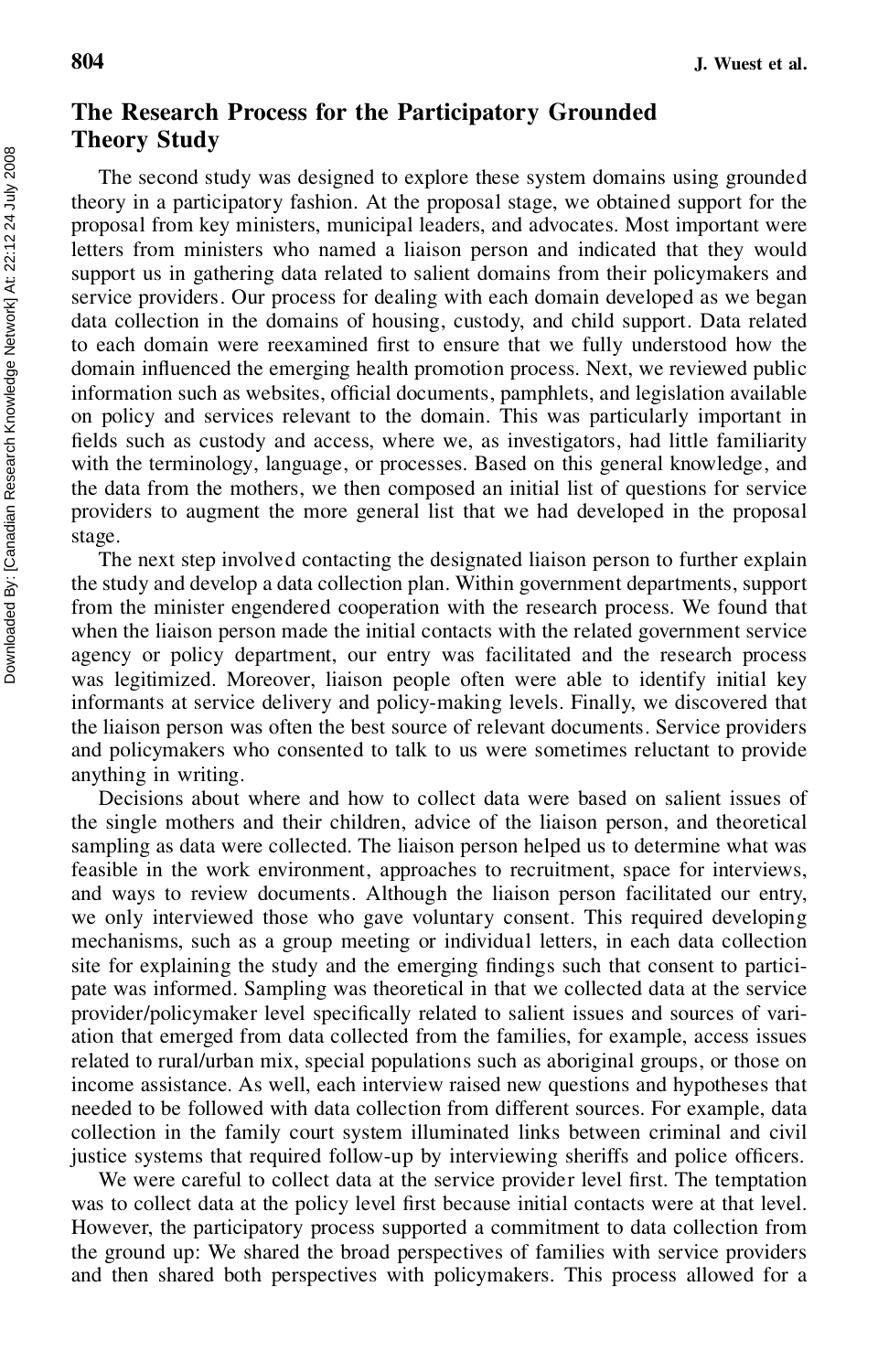#### **Illuminating Social Determinants of Women's Health 805**

better sense of policy impact before talking with policymakers. In each contact at each level, we engaged in dialogue in which ongoing findings were shared and perspectives sought. Dialogue was critical to the participatory process as it affords opportunity for changed understandings among all stakeholders (researchers, policymakers, service providers, and single-parent families) along the way. As well, it affords opportunitie s for change as an outcome of the research process, a hall mark of participatory research. For example, one safety issue for mothers was the availability of the home address on court documents that are publicly accessible. As we interviewed lawyers, it was clear that some, particularly those who had little understanding of woman abuse, had never considered concealing the address on court documents, a process that is easily done. When we told lawyers of the dire consequences for women who are traced in this way, some lawyers became more aware of safety issues and perhaps changed their practice immediately. Similarly, on follow-up interviews with families, we were able to share the insights we had gained from our interviews with service providers, which allowed us to sometimes clarify misconceptions, make women more aware, and contribute to their feeling that participating in the study was having immediate effects.

In order to guide theoretical sampling, data analysis occurred concurrently with data collection and had four main thrusts. First, we found it necessary for our own knowledge to describe the services and policy system in each province. Next, we identified the key properties of services and policy systems that influenced how families promote their own health. These properties included such elements as timeliness, human resources, relationships with providers, access, eligibility, safety, outcomes, client responsibility, and information. By drawing on these properties, it was possible to identify system strengths and limitations at a thematic level. The final step will be theoretical integration of the properties of each domain into the basic social process through constant comparison.

#### **Illumination of Social Determinants**

Analysis of data is resulting in a more comprehensive understanding of the interplay between social conditions and the process of health promotion among single mothers and their children than that obtained through more traditional approaches. Some examples from our ongoing analysis may help to illustrate this. In the original analysis, we learned that when women seek a child support order, they want child support income without increased risk or hassle. The extent to which the system facilitates this outcome influences the ways families can get basic necessities and how they create a safe and nurturing environment for themselves. Obviously, the absence of child support limits the financial capacity of the family. Moreover, when obtaining or enforcing child support orders is contentious, safety and security may be threatened. Women found it difficult to work within the system to gain a remedy that would result in regular child support payments. It was hard to access accurate information, and system responsiveness seemed to be related to the amount of time they invested in calling, and locating, the partner. Women who had left abusive partners felt that they no longer wanted to be involved at any level with the former partner, and that there should be mechanisms in the system to ensure that support was paid without necessitating this type of contact. Despite the amount of frustration women endured in this process, having a consistent worker with whom they formed a relationship over time was important in mitigating this frustration.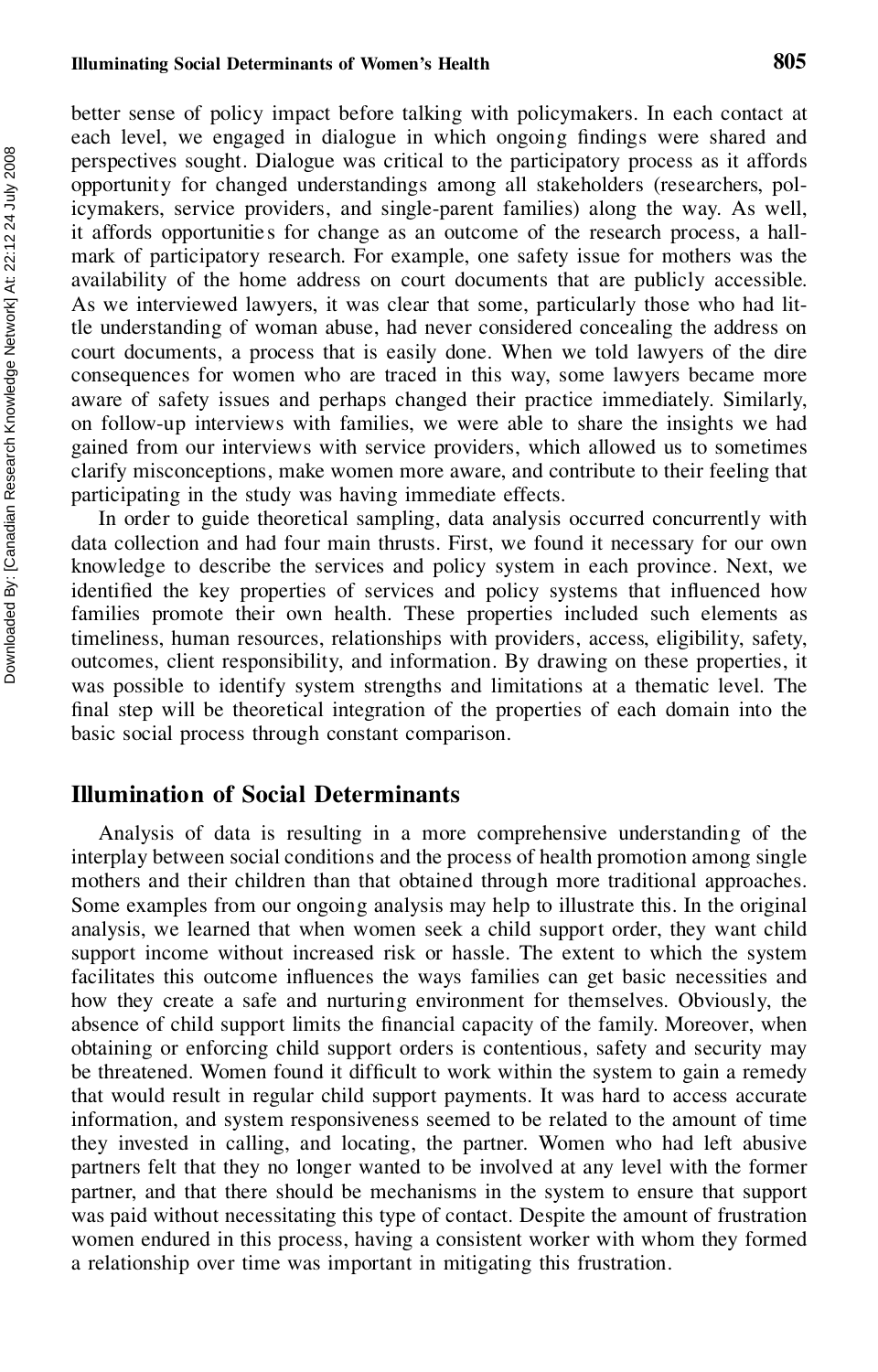Data collected from service providers and policymakers provided new insights. In one province, legislation provided for all child support orders to be registered with the Family Court, and fathers make arrangements to comply through garnishment or monthly payments paid to the province. The province, in turn, pays the woman. The intent of this policy is to limit contact between parents and reduce potential for conflict. Policy and literature regarding child support indicates that enforcement is automatic. In fact, due to the large caseload, enforcement officers do not have time to identify defaulters routinely because they are busy dealing with the cases where women have called to complain that their cheque has not arrived. For expediency and because of the limited number of databases accessible for tracing fathers, enforce ment officers routinely ask women for information regarding the former partner's locations. This practice, while practical, has the potential to increase involvement and risk for the women. The key issue here for policymakers is that the information provided to women needs to be consistent with the actual service available. If the policy cannot be supported with sufficient human resources, then changes to the policy are warranted.

As another example, women in the study expressed the need for affordable safe housing and many sought assistance through public housing services. Some were able to access social housing that met their needs quickly; others waited for long periods of time, often enduring overcrowded and substandard private sector housing. Data collected from service providers and policymakers revealed a policy that priority be given to women who have left abusive partners. However, in practice, women who apply for housing services are not asked if abuse is a factor; the onus is placed on women to disclose abuse and provide documentation. Further, information about special consideration given to women who have been abused is not publicly available. There is also an unwritten assumption that women who are abused will apply for housing from the shelter system, and this is almost always a necessary condition, but no guarantee, for getting priority. Thus, for over 90% of abused women who do not go to a shelter, access to affordable, safe housing needed to help them develop security and stability is severely restricted, even though policy supports enhanced access.

## **Completion of the Study**

Data collection and description and thematic analysis for the other policy domains is currently underway. Thus far, constant comparison of data is continuing to identify factors related to policy and services being more or less effective for supporting family health promotion. The findings will be integrated at a theoretical level into the emerging theory of health promotion. Finally, our findings will be shared with all participants and implications for service and policy discussed.

### **Outcomes**

We believe that combining this participatory approach with grounded theory is useful for policy research because the research process contributes to shaping services in minor ways and raising consciousness among policymakers regarding how their work plays out in women's everyday lives. The dialogue raises questions about taken-for-granted practices and assumptions with the potential consequence of changing how specific issues are viewed. Ongoing dialogue with providers and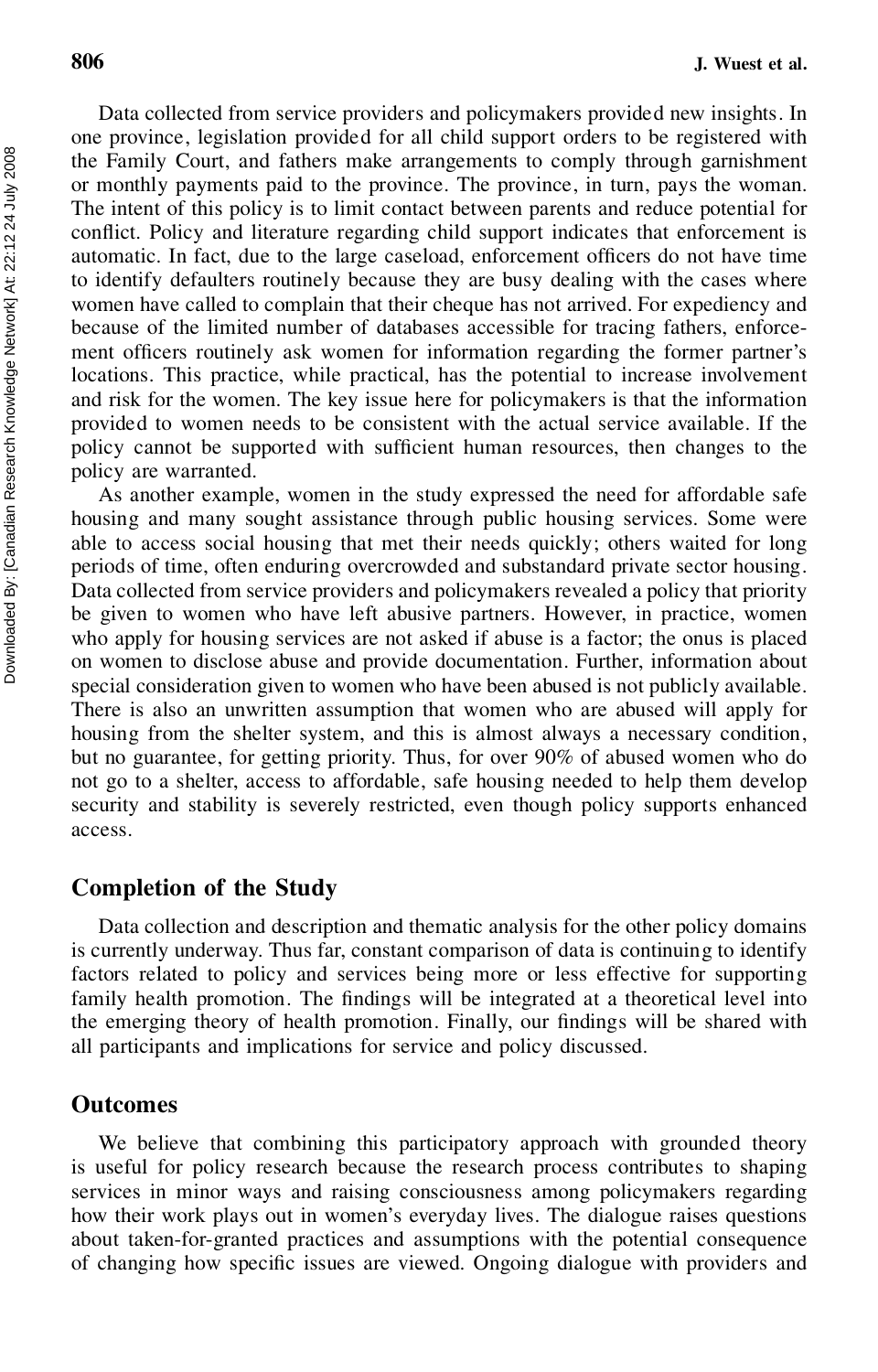policymakers has resulted in the researchers being called upon for information about what we are learning as we conduct this research. By sharing the perspectives of single-parent families who have left abusive partners regarding the ways that health promotion processes are influenced by practice and policy, their perspectives have the potential to stimulate change in concrete ways. One of our most significant contributions has been introducing the notion that policy and services related to woman abuse in diverse public sectors are women's health issues. Despite increasing recognition of social determinants of health and healthy public policy, many service providers and policymakers in other sectors do not make the health connection. Finally, the emergent theory has the potential to make a meaningful contribution to knowledge development of health promotion by extending our understandings of the social determination of health.

## **FINAL ISSUES**

The final questions then are, "Is it legitimate to use grounded theory this way?" and if so, "Why is it an important method for addressing women's health issues?" Ultimately you must be the judge. Unquestionably, using grounded theory in this way muddies the boundaries of research paradigms put forward in much of the current literature. Also, it may not be consistent with the intentions of the originators of the method, Glaser and Strauss. However, as first articulated, the method of grounded theory was a somewhat revolutionary approach. Currently, there is no universal agreement regarding whether it is a postpositivist or constructivist approach. Once a method is publicly available, researchers will modify and adapt it in ways to make it most useful for them. I try to consider basic canons of research approaches, and ensure that the liberties I take do not violate them. The test for me is whether it works and whether I can justify the credibility. I believe that if we are going to meet today's challenge of providing research evidence to influence women's health policy without negating women's individual experience, we need to find approaches that bring those experiences to policymakers in ways that they can be understood. Finding those approaches undoubtedly involves a little risk-taking!

### **REFERENCES**

- Acker, J., Barry, K., & Essevald, J. (1991). Objectivity and truth: Problems in doing feminist research. In M. Fonow & J. Cook (Eds.), *Beyond methodology: Feminist scholarship as lived research* (pp. 133–153). Bloomington: Indiana University Press.
- Armstrong, P. (1996). Unravelling the safety net: Transformations in health care and the impact on women. In J. Brodie (Ed.), *Women and Canadian Public Policy* (pp. 129–150). Toronto, ON: Harcourt & Brace.
- Baines, C., Evans, P., & Neysmith, S. (1998). *Women's caring: Feminist perspectives on social welfare* (2nd ed.). Toronto: Oxford University Press.
- Benoliel, J. Q. (2001). Expanding knowledge about women through grounded theory: Introduction to the collection. *Health Care for Women International, 22*, 7–9.
- Campbell, J., & Bunting, S. (1991). Voices and paradigms: Perspectives on critical and feminist theory in nursing. *Advances in Nursing Science, 13*, 1–15.
- Fals-Borda, O. (1996). The north-south convergenc e on the quest for meaning. *Qualitative Inquiry, 2*, 76–87.
- Federal, Provincial, and Territorial Advisory Committee on Population Health. (1994). *Strategies for population health: Investing in the health of Canadians*. Paper presented at the meeting of the Ministers of Health, Halifax, Nova Scotia, September 14–15, 1994. Ottawa, ON: Minister of Supply and Services Canada.